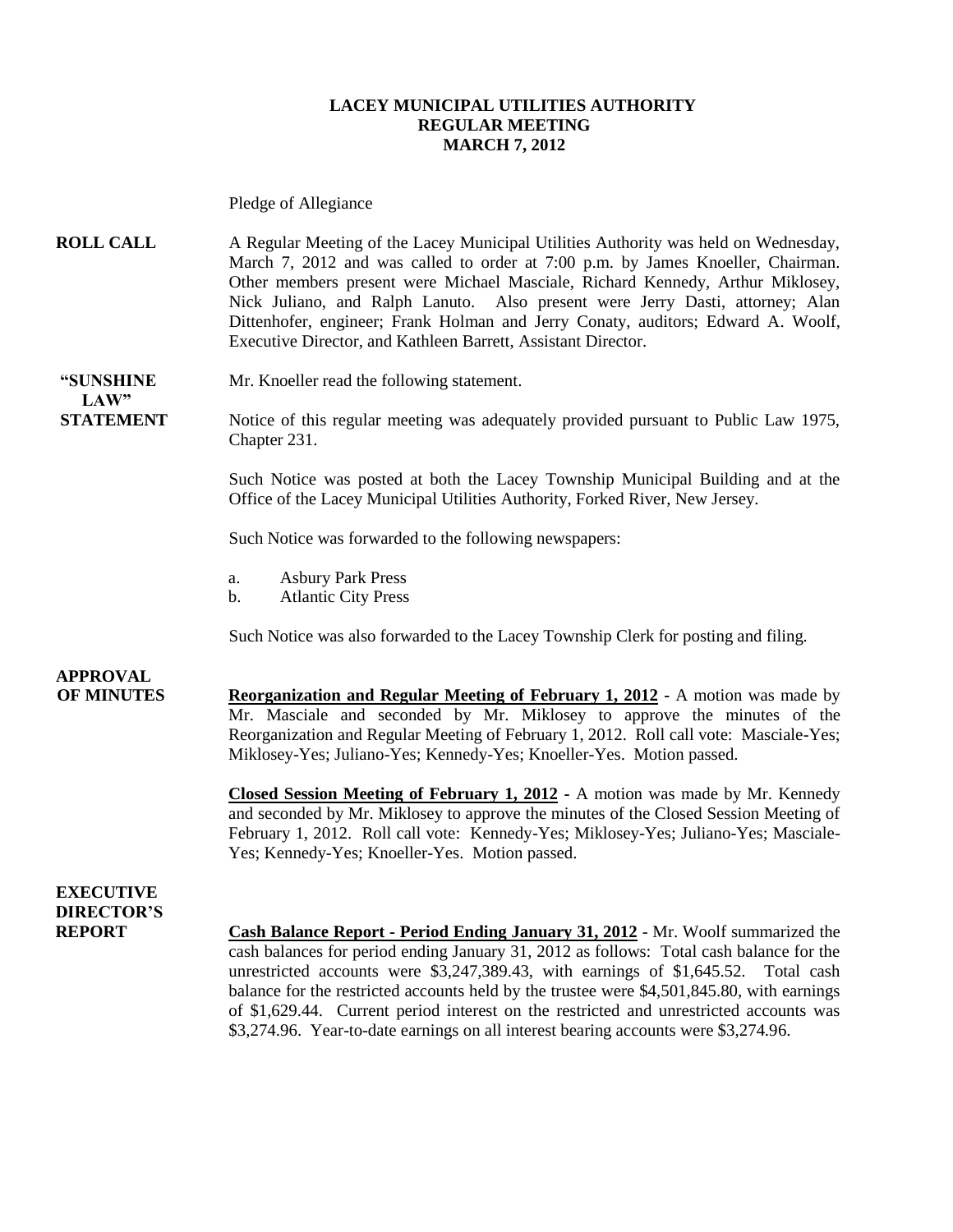**Resolution 2012-25 – Reappointing Tammy Fetherman and Debra Kipikasha as Representatives to discuss matters with the US Treasury IRS** - A motion was made by Mr. Kennedy and seconded by Mr. Miklosey to adopt *Resolution No. 2012-25, Resolution of the Lacey Municipal Utilities Authority, County of Ocean, State of New Jersey, Reappointing Tammy Fetherman and Debra Kipikasha as Representatives Authorized to Discuss Matters with the United States Department of Treasury Internal Revenue Service.* Roll call vote: Kennedy-Yes; Miklosey-Yes; Juliano-Yes; Masciale-Yes; Knoeller-Yes. Motion passed.

**Resolution 2012-26 – Official Intent to Reimburse Expenditures for Project Costs from Proceeds of Debt Obligations** – Mr. Woolf explained this Resolution is a requirement in applying for a loan for the Water Treatment Plant project. On recommendation by the executive director, a motion was made by Mr. Masciale and seconded by Mr. Miklosey to adopt *Resolution 2012-26, Resolution of the Lacey Municipal Utilities Authority, County of Ocean, State of New Jersey, Declaring its Official Intent to Reimburse Expenditures for Project Costs from the Proceeds of Debt Obligations.* Roll call vote: Masciale-Yes; Miklosey-Yes; Juliano-Yes; Kennedy-Yes; Knoeller-Yes. Motion passed.

**Public Officials Training** – Mr. Woolf informed the Board that the Public Officials Training is scheduled on April  $4<sup>th</sup>$  at 6:00 p.m. He explained MEL/JIF would reduce the LMUA's liability premium by \$250.00 for each public official that attends the training for a potential savings of \$2,000.00 off the insurance premium. Mr. Miklosey asked Mr. Woolf to remind the Commissioners the day before the meeting.

# **BUSINESS**

**REPORT** February Meter Reads – Ms. Barrett reported 3,800 meters were read in February for Cycles 3 and 9. One hundred thirty six work orders were cut to obtain manual reads not obtained during regular meter read routes. Seven reads were questioned for high usage. Five customers were contacted by phone and two customers were sent a letter.

> **March Billing –** Ms. Barrett reported utility bills were mailed on March 5th in the amount of \$699,260.28. Penalties were assessed on 3,481 past due accounts (all cycles) in the amount of \$14,330.19 for a total billing in March of \$713,590.47.

> **Customer Service –** Ms. Barrett reported twenty-eight new customer welcome letters were mailed in January, and eighteen responses were received in February. Twenty-five final reads with equipment inspections were performed in February with no violations.

> **Tax Lien Sale** – Ms. Barrett reported the tax lien sale was held on Friday, February 3rd. The Tax collector sold liens on 324 LMUA accounts in the amount of \$314,323.77. Two LMUA accounts, in the amount of \$2,374.61, were not sold to  $3<sup>rd</sup>$  parties; therefore, the Tax Collector will hold the liens on those accounts. The Authority collected \$9,300.58 in preparation costs, which has been paid to the Township.

> **MUAA** – Ms. Barrett reported the MUAA dinner/meeting will be held on Thursday, March 8th. The topic of discussion will be Rags & Towels in the sewer system.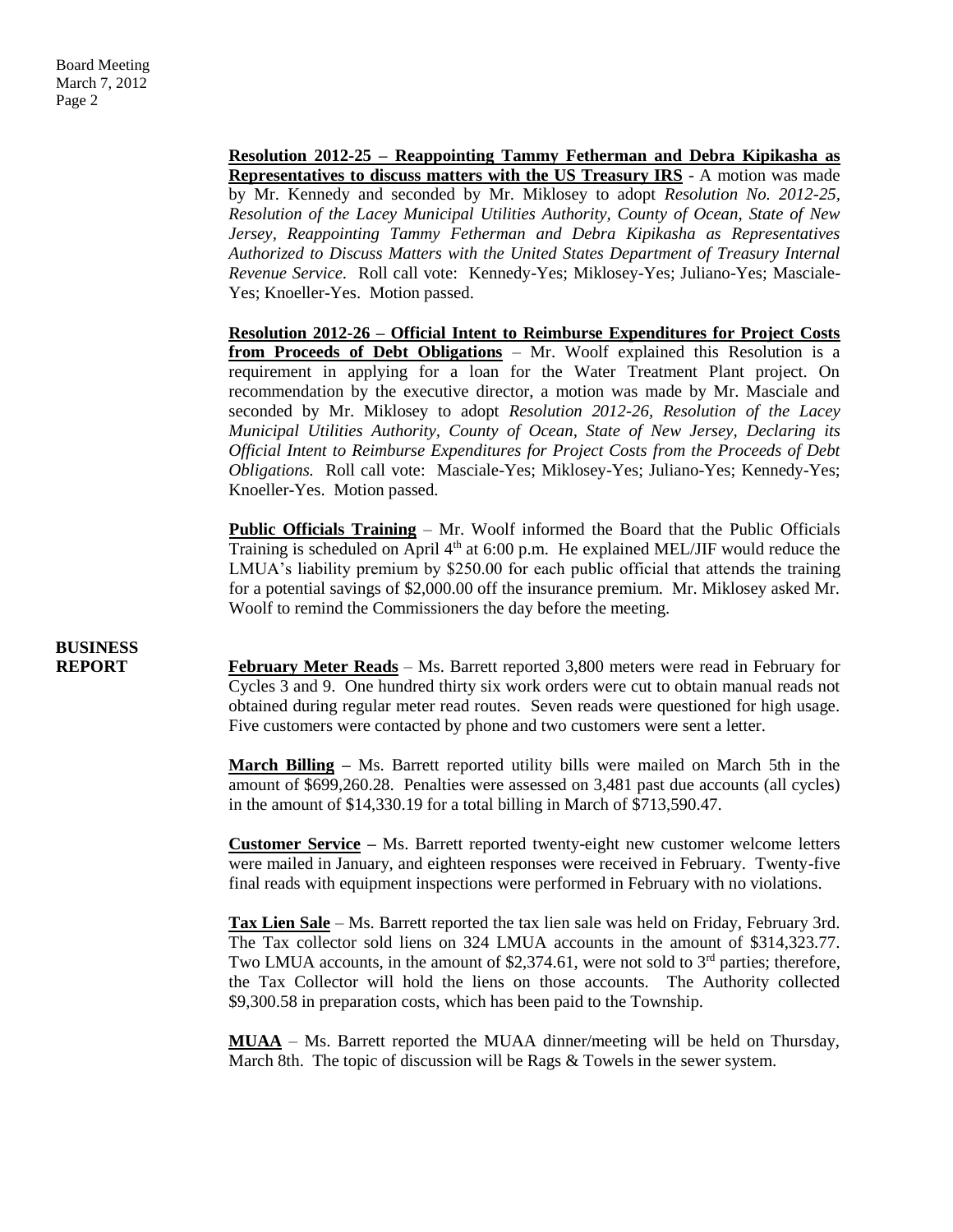Mr. Knoeller acknowledged the letter the Authority received from the Tax Collector commending LMUA staff on their assistance with the tax sale.

## **ENGINEER'S**

**REPORT Water Treatment Plant No. 1 Upgrades** – Mr. Dittenhofer stated his office is waiting for the BSDW construction permit from the state. All information has been submitted.

> **Cleaning and Televising Contract No. 6 & Flow Assessment** – Mr. Dittenhofer stated one lateral is still pending.

> **Cleaning and Televising Contract No. 7** - Mr. Dittenhofer stated the contract documents have been prepared, and a preconstruction meeting was held. This project is expected to begin at the end of the month.

> **Installation of Hydraulic Grinder at L-2 Pump Station** – Mr. Dittenhofer stated a preconstruction meeting was held, and a Notice to Proceed was issued. This project is to start in eight weeks.

### **ATTORNEY'S**

**REPORT Crown Castle Lease Extension Bridge Damage** – Mr. Dasti stated Chris Felder of Crown Castle is insisting on an extension of the Lease, but refuses to consider consideration to be paid to the Authority for this concession.

> **Oceanfirst Financing** – Mr. Dasti recommended this issue be discussed in closed session.

> **OCUA Issues** – Mr. Dasti stated a meeting is scheduled with representatives from the OCUA to discuss this issue on Friday, March  $9<sup>th</sup>$ .

> **A & F Development** – Mr. Dasti stated his office reviewed and approved the closeout documents for this project.

> **Chemical Contract Bids for 2012** – Mr. Dasti stated his office reviewed the bid documentation submitted for this project.

> **Hydraulic Communitor at L2** – Mr. Dasti stated his office reviewed the contract documents submitted for this project.

# **AUDITOR'S**

**REPORT Accountant's Status Report – Month Ended January 31, 2012** – Mr. Holman reported revenues had an unfavorable variance on both water and sewer. Ms. Barrett provided Mr. Holman with a report outlining a five-year revenue history. He indicated there is \$100,000.00 less in revenue on what was reported same time last year. He stated he would be monitoring this closely. Mr. Knoeller stated the deficiency may be related to the OCUA issue, as well as the economy.

#### **CORRESPONDENCE**

**Guy Ziegenbald, Tiller Drive** – Requesting relief of utility bill, due to leaking hot water heater. Since the water from the leak did not go into the sewer system, a motion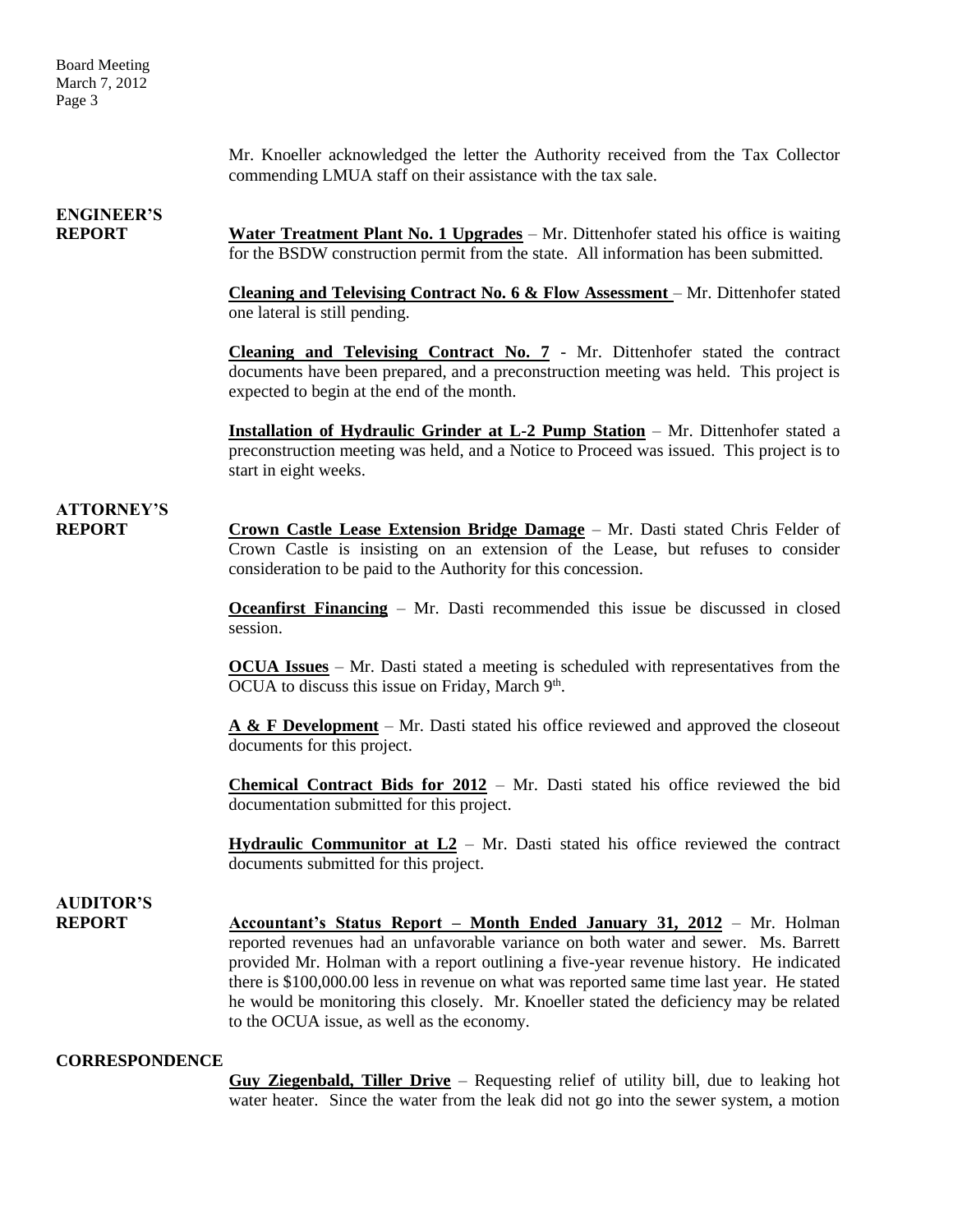was made by Mr. Kennedy and seconded by Mr. Miklosey to grant a credit adjustment on the sewer charges in the amount of \$119.75 (41,000 gallons). Roll call vote: Kennedy-Yes; Miklosey-Yes; Juliano-Yes; Masciale-Yes; Knoeller-Yes. Motion passed.

**Richard Di Brino, Laurel Blvd.** – Requesting relief of utility bill, due to disconnected water line at dock. Since the water that leaked did not go into the sewer system, a motion was made by Mr. Kennedy and seconded by Mr. Miklosey to grant a credit adjustment on the sewer charges in the amount of \$52.16 (25,000 gallons). Roll call vote: Roll call vote: Kennedy-Yes; Miklosey-Yes; Juliano-Yes; Masciale-Yes; Knoeller-Yes. Motion passed.

**Michael McGuire, Oak Lane** – Requesting relief of utility bill, due to a toilet leak. After consideration of the request, a motion was made by Mr. Kennedy and seconded by Mr. Miklosey granting customer additional time to pay the February 2012 bill. Roll call vote: Kennedy-Yes; Miklosey-Yes; Juliano-Yes; Masciale-Yes; Knoeller-Yes. Motion passed.

**Peter Hutto, Clubhouse Drive** – Requesting relief of utility bill due to water leak. Since the water from the leak did not go into the sewer system, a motion was made by Mr. Kennedy and seconded by Mr. Masciale to grant a credit adjustment on the sewer charges in the amount of \$481.28 (75,000 gallons). Roll call vote: Kennedy-Yes; Masciale-Yes; Juliano-Yes; Miklosey-Yes; Knoeller-Yes. Motion passed.

**OLD**

**BUSINESS Professional Services Agreement – Dasti, Murphy, McGuckin, Ulaky, Cherkos & Connors – Authority Attorney** – Chairman Knoeller and Secretary Kennedy executed the Professional Services Agreement between the Lacey Municipal Utilities Authority and Dasti, Murphy, McGuckin, Ulaky, Cherkos & Connors for the period from February 2, 2012 to February 6, 2013.

> **Professional Services Agreement – Forked River Medical Specialists – Authority Physicians** – Chairman Knoeller and Secretary Kennedy executed the Professional Services Agreement between the Lacey Municipal Utilities Authority and Forked River Medical Specialists for the period from February 2, 2012 to February 6, 2013.

> **Professional Services Agreement – Connor Strong Companies, Inc. - Authority Risk Management Consultant** – Chairman Knoeller and Secretary Kennedy executed the Professional Services Agreement between the Lacey Municipal Utilities Authority and Connor Strong Companies, Inc. for the period from February 2, 2012 to February 6, 2013.

> **Professional Services Agreement – Richard Meinders, P.C. – Authority Conflict Attorney** – Chairman Knoeller executed the Professional Services Agreement between the Lacey Municipal Utilities Authority and Richard Meinders, P.C. for the period from February 2, 2012 to February 6, 2013.

> **Professional Services Agreement – Birdsall Services Group – Authority Conflict Engineer** - Chairman Knoeller and Secretary Kennedy executed the Professional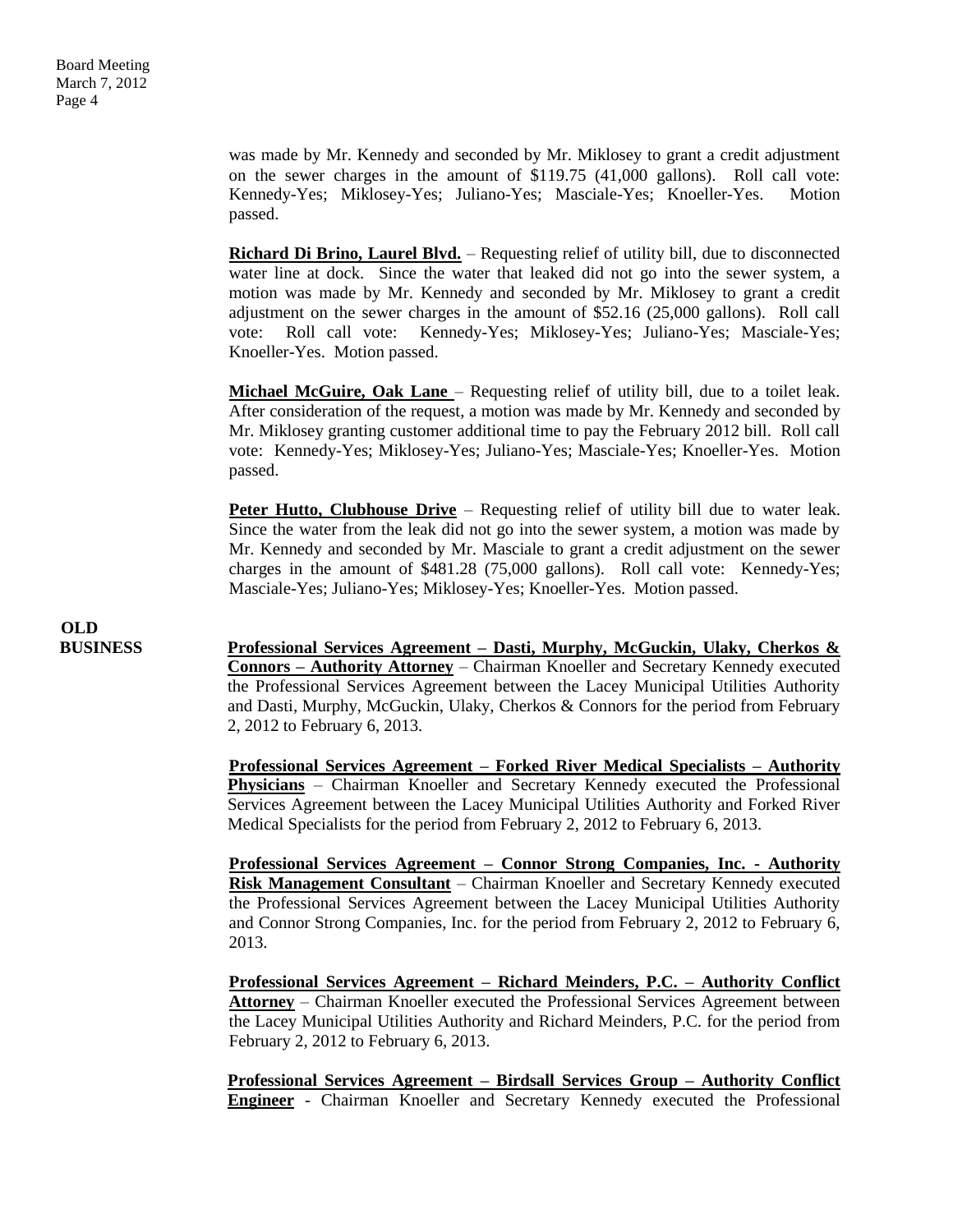| <b>Board Meeting</b><br>March 7, 2012<br>Page 5 |                                                                                                                                                                                                                                                                                                                                                                                                                                                                                                                                                                                            |
|-------------------------------------------------|--------------------------------------------------------------------------------------------------------------------------------------------------------------------------------------------------------------------------------------------------------------------------------------------------------------------------------------------------------------------------------------------------------------------------------------------------------------------------------------------------------------------------------------------------------------------------------------------|
|                                                 | Services Agreement between the Lacey Municipal Utilities Authority and Gluck,<br>Walrath, LLC for the period from February 2, 2012 to February 6, 2013                                                                                                                                                                                                                                                                                                                                                                                                                                     |
|                                                 | <u> Professional Services Agreement – Holman &amp; Frenia, P.C. – Authority Auditor – </u><br>Chairman Knoeller executed the Professional Services Agreement and Deferred<br>Compensation Plan Audit between the Lacey Municipal Utilities Authority and Holman<br>& Frenia, P.C. for the period from February 2, 2012 to February 6, 2013.                                                                                                                                                                                                                                                |
| <b>NEW</b><br><b>BUSINESS</b>                   | Mr. Knoeller asked Mr. Dittenhofer for the status in going out for bids for construction<br>of the new water treatment plant. Mr. Dittenhofer stated his office is prepared to<br>advertise to receive bids; however, the permit from the State has yet to be issued. He<br>anticipates receiving the permit in April. In the interim, Mr. Knoeller recommended the<br>Authority proceed in finalizing the financing with Oceanfirst Bank, as well as moving<br>forward with the bid process. Bids will not be executed until the permit from the State<br>is issued. The Board concurred. |
| <b>PUBLIC BUSINESS/</b><br><b>COMMENT</b>       | There was no public business/comment.                                                                                                                                                                                                                                                                                                                                                                                                                                                                                                                                                      |
| <b>PAYMENT OF</b><br><b>VOUCHERS</b>            | <b>WHEREAS</b> , the members of the Lacey Municipal Utilities Authority carefully<br>examined all vouchers presented for payment of claims;                                                                                                                                                                                                                                                                                                                                                                                                                                                |
|                                                 | NOW, THEREFORE, BE IT RESOLVED by the Lacey Municipal Utilities<br>Authority that:                                                                                                                                                                                                                                                                                                                                                                                                                                                                                                         |
|                                                 | 1. Said vouchers in the sum of \$1,071,600.30 be same are hereby approved to<br>be paid.                                                                                                                                                                                                                                                                                                                                                                                                                                                                                                   |
|                                                 | Said vouchers are listed on the attached computer check register.<br>2.                                                                                                                                                                                                                                                                                                                                                                                                                                                                                                                    |
|                                                 | A motion was made by Mr. Kennedy and seconded by Mr. Miklosey to adopt the above<br>resolution. Roll call vote: Kennedy-Yes; Miklosey-Yes; Juliano-Yes, but abstains on<br>South Jersey Auto Supply; Masciale-Yes; Knoeller-Yes. Motion passed.                                                                                                                                                                                                                                                                                                                                            |
| <b>CLOSED</b><br><b>SESSION</b>                 | <b>RESOLUTION</b>                                                                                                                                                                                                                                                                                                                                                                                                                                                                                                                                                                          |
|                                                 | WHEREAS, Section 8 of the Open Public Meetings Act, Chapter 231, Public<br>Law 1975 permits the exclusion of the public from a meeting in certain circumstances;                                                                                                                                                                                                                                                                                                                                                                                                                           |
|                                                 | <b>WHEREAS</b> , this public body is of the opinion that such circumstances presently<br>exist.                                                                                                                                                                                                                                                                                                                                                                                                                                                                                            |

**NOW, THEREFORE, BE IT RESOLVED** by the Lacey Municipal Utilities Authority, County of Ocean and State of New Jersey as follows: